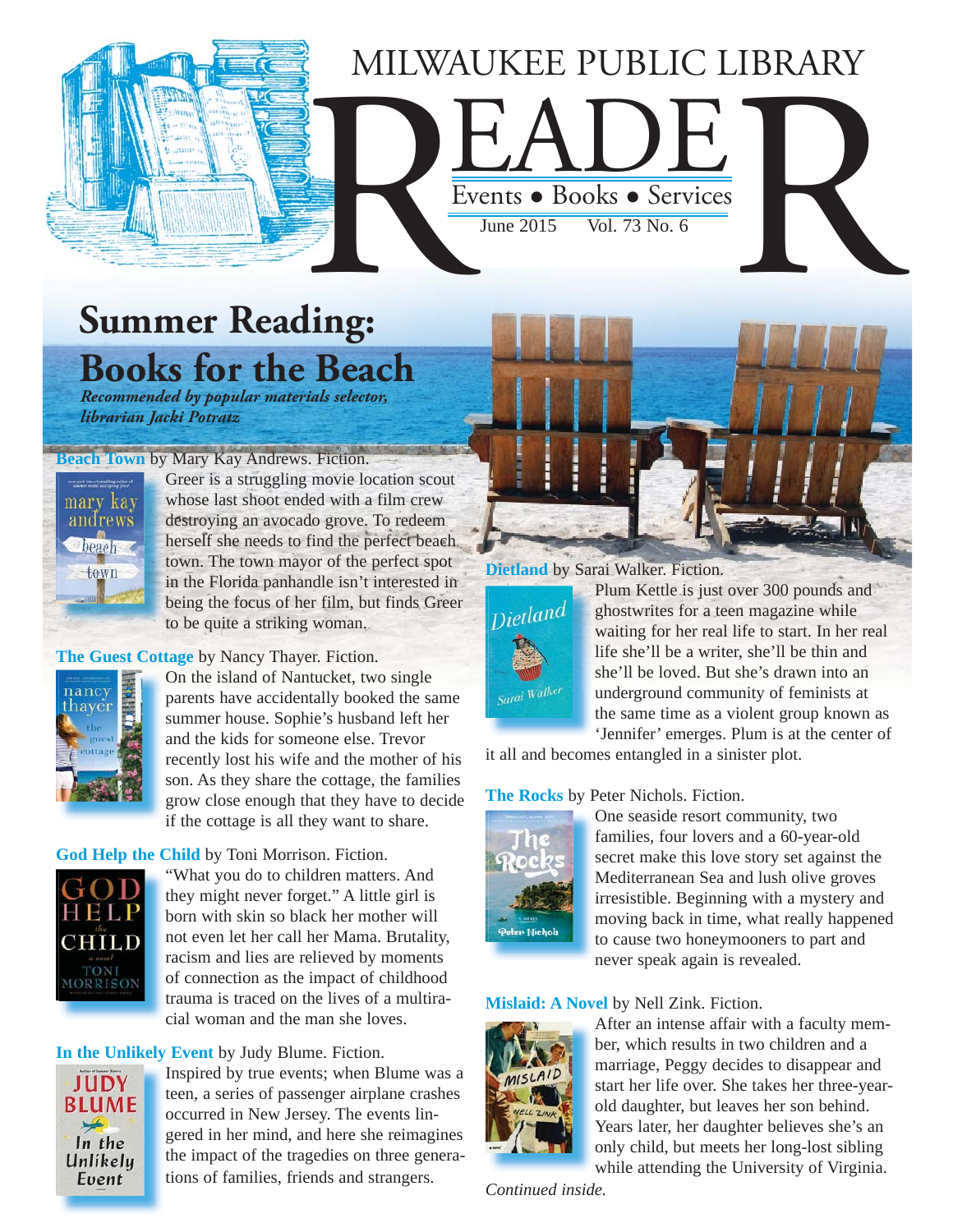#### FROM THE





Last month we announced the appointment of our 2015-2017 Poet Laureate, Matt Cook. Now you'll be able to meet him and hear him read his poetry on **Saturday, June 13 at 2 p.m. in the Central Library's Richard E. and Lucile Krug Rare Books** 

**Room.** This is a free event to which you are all invited.

One of the real joys of this project is the opportunity to feature local poets with unique styles and voices and introduce them to an even wider audience through library events and programs.

We've celebrated the calm, analytical poetry of John Koethe, the first poet selected by the committee in 2000, as well as the homages to nature and the universe by Antler (2002-2003).

Marilyn Taylor (2004-2005) approached poetry from her background as a "linguistics nerd," and Peggy Hong (2006-2007), introduced her richly textured, hilarious, erudite poetry to library audiences while leading the Page to Stage poetry reading and workshops.

Susan Firer's (2008-2009) wit, wisdom and her unique take on life celebrated Milwaukee through the many poems featuring the people and places of the city. Her *Poetry Under the Dome* at Central Library was a delightful event.

Brenda Cárdenas (2010-2011) added a Spanish and English blend of poetry and brought an impressive slate of poets to Milwaukee for *Cantos Latinos!*, a mosaic of Latino poetry.

Our 2013-2015 poets, Jim Chapson and the late Jeff Poniewaz served as shining examples of the thriving poetic culture we have and the local talent our community has fostered over the years.

I'm looking forward to Matt Cook's contributions as Poet Laureate, and invite you to join me beginning June 13.

aula

**The Love Object: Selected Stories** by Edna O'Brien. Fiction.

Edna O'Brien **The Love Object** 

This collection spans five decades and paints a breathtaking picture of Ireland. In the story *My Two Mothers*, [a relationship with a mother is described as both lover](https://encore.mcfls.org/iii/encore/record/C__Rb3813232)  and enemy. *Irish Revel* depicts a farm girl who bicycles into town for a party only to end up moving furniture and cooking dinner. *Brother* paints the portrait of a vicious man through his sister's murderous eyes.

**1920: The Year That Made the Decade Roar** by Eric Burns. 973.913- B967.



What put the roar in the Roaring '20s? The end of [World War I ushered in the birth of jazz, the first Ponzi](https://encore.mcfls.org/iii/encore/record/C__Rb3825280)  scheme, Prohibition, women's suffrage and the beginning of 'mass media.' There was corruption in the White House, the Teapot Dome Scandal and an insanely unequal distribution of wealth.

#### **[American Wife: A Memoir of Love, War, Faith and Renewal](https://encore.mcfls.org/iii/encore/record/C__Rb3816218)** by



Taya Kyle & Jim DeFelice. 92 K98975A. The widow of SEAL sniper Chris Kyle writes about their lengthy separations during his military service and how she struggled to raise their children as a single parent. Chris worked hard to adjust to life out of the military. Just when he'd found purpose again, his life was taken while he attempted to help another vet.

#### **The Wright Brothers** by David McCullough. 92 W952MC.



McCullough chronicles the dramatic story-behindthe-story of the Wright brothers, sharing insights into the disadvantages that challenged their lives and their mechanical ingenuity. Drawing on the immense riches of the Wright Papers, he tells the human side of the story, including the little-known contributions of their [sister, Katharine, without whom things might well have](https://encore.mcfls.org/iii/encore/record/C__Rb3816211)  gone differently for them.



**Vision:** The Milwaukee Public Library is an anchor institution that helps build healthy families and vibrant neighborhoods – the foundation of a strong Milwaukee. **Mission:** Inspiration starts here – we help people read, learn, and connect.

Library Director ............................................................ Paula A. Kiely Board of Trustees .......................................................... John Gurda, president; Michele Bria, vice president; Supv. Theodore Lipscomb, financial secretary; JoAnne Anton, Denise Callaway; Ald. Milele Coggs; Sharon Cook; Ald. Ashanti Hamilton; Ald. Nik Kovac; Chris Layden; Joan Prince; Dir. Mark Sain MPL Foundation Board of Directors President ............ Arthur Harrington Friends of the Milwaukee Public Library President .... Marsha Huff

The Reader is published ten times per year by the Milwaukee Public Library to celebrate reading and share news about books, library services and events. The Reader is mailed to members of the Friends of the Milwaukee Public Library, distributed free at library locations and available at www.mpl.org. Call (414) 286-3572 or send

an e-mail with questions or comments to mailbox@mpl.org

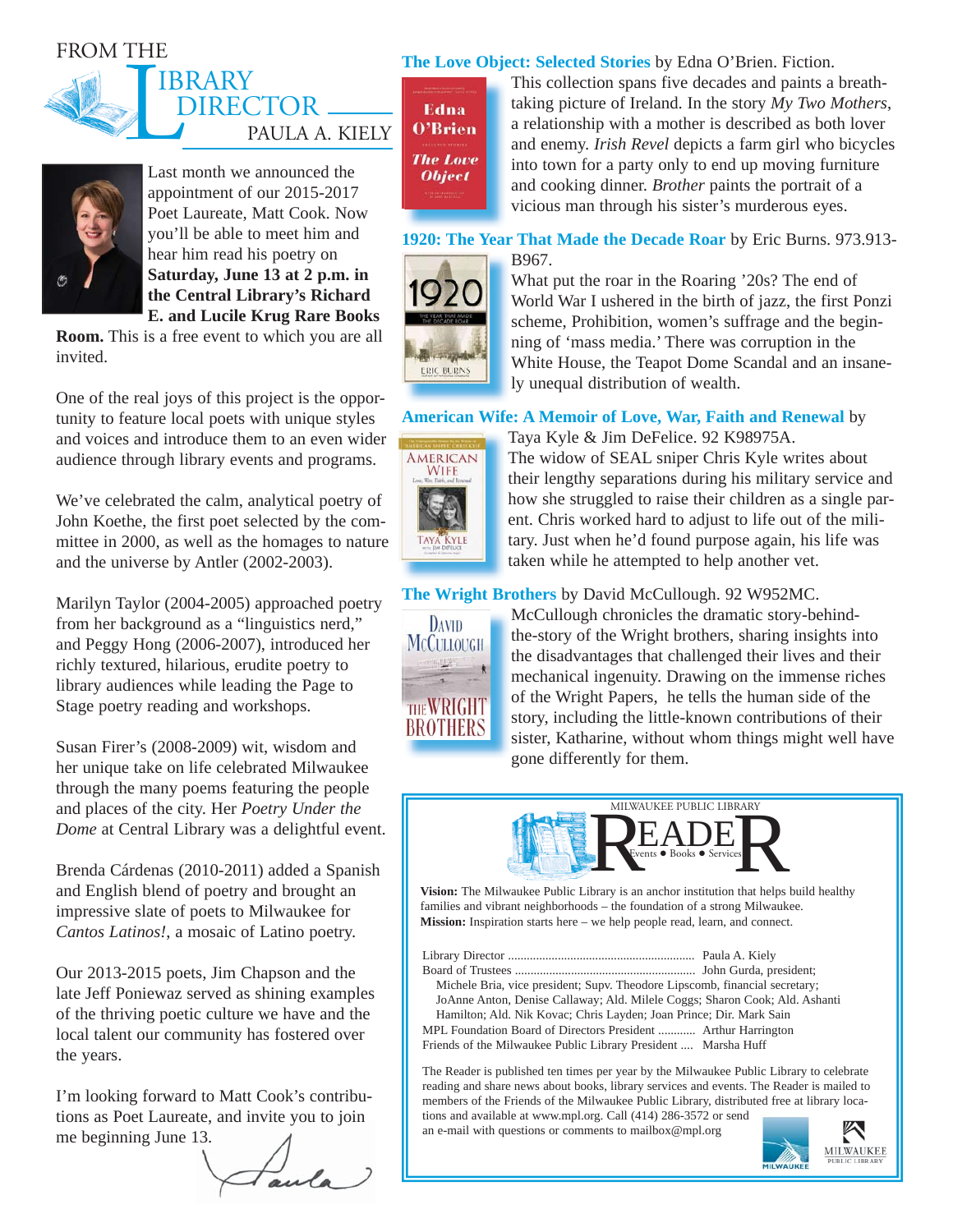

## **Max's Magical Mischief l**

**Saturday, July 25, 10:30 a.m.-12:00 p.m. 30 Central Library**

It's a celebration of the universally revered Where the Wild Things Are -Max and the Wild Things are coming to Central Library this summer! Join to Central Library this summer! Join<br>us for a morning rumpus of creative mischief, activities and treats. Learn to tame the Wild Things in a magic show sure mischief, activities and treats. Learn to<br>tame the Wild Things in a magic show<br>to entertain all ages. A limited number of seats are available at \$5 per person of seats are available at \$5 per persor<br>and reservations are required. Please call (414) 286-8720 or email Friends@mpl.org.

**Maurice Sendak: 50 Years; 50 Works; 50 Reasons rs; 50 Works;** is the comprehensive memorial exhibition of 50 select is the comprehensive memorial exhibition of 50 sele<br>works by the late Maurice Sendak – celebrating the 50th anniversary of the publishing of Where the Wild Things Are. The exhibition will be on view July 10-August 23, 2015. Full details of the exhibit and library events will be listed in the July/August Reader.

llaurice © Maurice Sendak All Rights Reserved

### **Friends support MPL Young Adult Collection**

Friends of the Milwaukee Public Library recently granted library funding to benefit Young Adult collections at all locations. The majority of the funds will replace worn out copies of highly circulated popular teen titles and will offer more copies of *I Was Here* by Gayle Forman, *The Fault in Our Stars* by John Green, and *Eleanor & Park* by Rainbow Rowell. Additional funding will be used to purchase popular teen titles recently turned into movies including *Paper Towns* by John Green, *Insurgent* by Veronica Roth (*Divergent* trilogy), *Mockingjay* by Suzanne Collins (*Hunger Games* trilogy), and *All the Bright Places* by Jennifer Niven (movie in production).

Proceeds from Friends book sales, the Bookseller Used Book Store, and Friends book carts make grants like this possible. Thank you for your support of the Friends and the Milwaukee Public Library.

#### **Take a Tour of Beautiful Central Library**

Last year, hundreds of MPL visitors were treated to FREE guided tours of Central Library every Saturday which provided background on the architecture and history of the building. Central Library is listed on the National Register of Historic Places. Tours begin at 11 a.m. on Saturdays in the rotunda. To arrange for a special tour, please call (414) 286-TOUR. To learn more about becoming a docent, please call (414) 286-8720.





**Summer Used Book Sale ~** Saturday, June 20, 9 a.m.-4 p.m. Central Library, 814 W. Wisconsin Ave.

All proceeds from this sale benefit the Milwaukee Public Library. Friends members may enter sales 30 minutes before the public with current membership card. Please use the Eighth Street entrance and present your card. **There will be a 2-for-1 sale in the Bookseller Used Book Store during the sale.**

*Next Sale: Sept. 19 ~ 10-cent Sale during the Doors Open Milwaukee event.*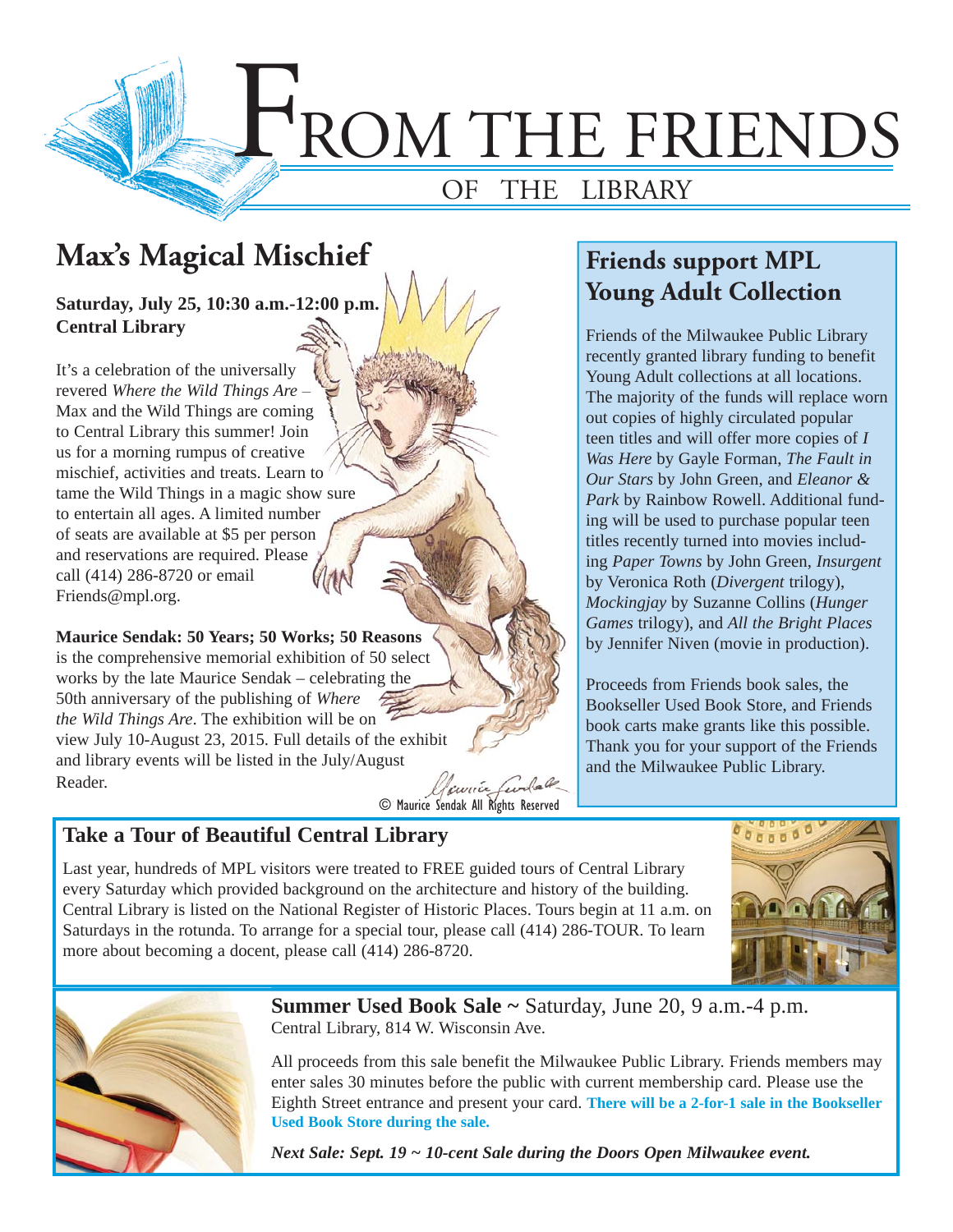

#### **American Ghost: A Family's Haunted Past in the**



**Desert Southwest** by Hannah Nordhaus. **D** 92 N832255A. 2015. 9 Historian/journalist Nordhaus searches for H

the truth of the shadowed life of her great-t great-grandmother, brought as a young bride g to the wild frontier town of Santa Fe, New Mexico. Filled with the rich detail only M exhaustive research can provide, Nordhaus e

[brings to life a nearly forgotten woman and her fascinating](https://encore.mcfls.org/iii/encore/record/C__Rb3805911)  world.

**A Dangerous Place** by Jacqueline Winspear. Mystery.



2015. 2 On her way home to England after suffer-O ing searing personal losses, Maisie finds in herself entangled in a complex mystery h in Gibraltar during the Spanish Civil War. in Winspear is a master at invoking time and W [place and proves equally adept at adventur-](https://encore.mcfls.org/iii/encore/record/C__Rb3797472)p ing into the depths of the human heart. in

#### **[Planet Banksy: The Man, His Work and the Movement](https://encore.mcfls.org/iii/encore/record/C__Rb3784699)**



**He Inspired**. Compiled and introduced by **H** KET. 751.73 P712. 2014. K Take a closer look at amusing and provoc-T ative street art around the world inspired a

by Banksy. Artist KET provides a com-b pelling introduction to the evolution of p this powerful form of expression and the

people who risk their liberty to create it.

#### **Deep Down Dark: The Untold Stories of 33 Men Buried**



**in a Chilean Mine, and the Miracle That Set Them Free** by Hector Tobar. 363.119622 T628. 2014. The men in this harrowing tale decided that, should they survive, they would designate one person to tell their stories.

Pulitzer Prize-winning author Hector Tobar was the perfect choice. Tobar takes

[the reader into the depths of these men's lives, for a](https://encore.mcfls.org/iii/encore/record/C__Rb3777684)  unique and profound experience.

#### **The Buried Giant** by Kazuo Ishiguro. Fiction. 2015.



Booker Prize-winning author Ishiguro invites the reader into a unique world where knights fight dragons and an elderly [couple sets off on a quest to find a son they](https://encore.mcfls.org/iii/encore/record/C__Rb3804581)  can barely remember.

#### **Leaving Before the Rains Come** by Alexandra Fuller. 92

F965L. 2015.



Fuller was raised in southern Africa in a chaotic, eccentric household. She chose for a husband a safe and reliable American. When that marriage falls apart, she takes a [hard look at her father's role in her life, the](https://encore.mcfls.org/iii/encore/record/C__Rb3794632)  father who felt that boredom was the worst thing that could happen to a person.

#### **[This is What You Just Put in Your Mouth?](https://encore.mcfls.org/iii/encore/record/C__Rb3810340)** by Patrick



Di Justo. 664.07 D575. 2015. Di Justo, creator of *Wired Magazine's* popular column, "What's Inside," disgusts and delights with fascinating facts about common foods. Backed by solid science, the

information is easy to comprehend and will undoubtedly change your mind about some components of your diet!

#### **The Andy Cohen Diaries** by Andy Cohen. 927.973



C6785. 2014. C To say Cohen's diary is amusing is putting T it lightly. This diary covers a year in the life of the Bravo TV host. Cohen lives a l charmed life, be it dining with his A-list c friends Anderson Cooper and Sarah Jessica f

Parker or working as the executive producer of the *Real Housewives* franchise. There

is real hilarity in his stories of getting and falling in love [with his dog Wacha and the endless search for a good man.](https://encore.mcfls.org/iii/encore/record/C__Rb3785869) 

*Contributed by Mill Road Library staff Enid Gruszka and Tricia Schriefer.*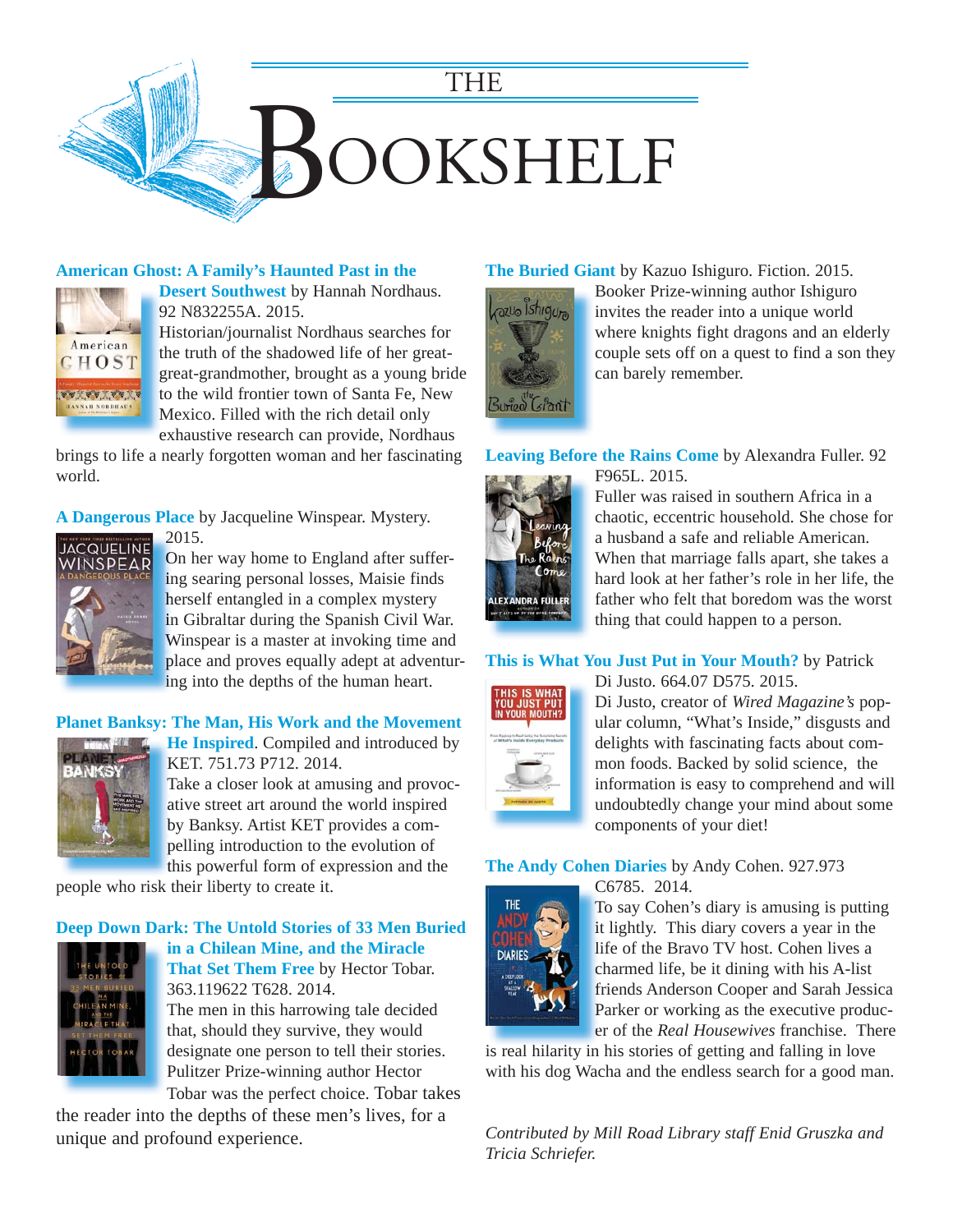# HILDREN'S ROOM



Start your summer off right! Children and teens can sign up for the summer reading program and pick up an exciting book to reach their reading goals!

#### **Super Summer Reads for Children**



**Llama Llama Sand and Sun** by Anna **L** Dewdney. (Ages 0-2) BRD DEWDNEY. D Llama Llama has a beach day adventure L in this latest addition to the board book in series that includes touch & feel elements perfect for little ones. p

**Fun in the Sun** by David Catrow. (Ages 3-7) PIC CATROW. Sunny days are made for the beach! A chubby dog packs up his beach gear and goldfish and catches a bus to the beach

[where he enjoys lots of wacky "fun in the sun."](https://encore.mcfls.org/iii/encore/record/C__Rb3794158)

**Sleepless Knight** by James Sturm, Andrew Arnold &



Alexis Frederick-Frost. (Ages 4-8) GRPH STURM.

Knight's first camping trip is marked by Teddy's disappearance and an encounter [with a real bear in this graphic novel for](https://encore.mcfls.org/iii/encore/record/C__Rb3814527)  beginning readers.

**Trombone Shorty** by Troy "Trombone Shorty" Andrews; illustrated by Bryan Collier. (Ages 6-9) 927.873-A567. This picture-book autobiography chroni[cles Trombone Shorty's early life in New](https://encore.mcfls.org/iii/encore/record/C__Rb3811598)  Orleans, his passion for playing music, and his rise in the music industry.





#### **A Dragon's Guide to the Care and A** Feeding of Humans by Laurence Yep & Joanne Ryder. (Ages 8-12) SF YEP. J Miss Drake, an ancient dragon, reluctantly M inherits precocious 10-year-old human i [Winifred whose unique talents will require](https://encore.mcfls.org/iii/encore/record/C__Rb3814930)  W the two to get along in order to save San Francisco from the ensuing chaos. F



**[Legends: The Best Players, Games, and](https://encore.mcfls.org/iii/encore/record/C__Rb3810667)  L** Teams in Baseball by Howard Bryant. (Ages 9 & up) 796.3570922 B915. ( Bryant explores some of the greatest B moments in America's favorite pastime. m Sure to be a hit with baseball enthusiasts S or those interested in expanding their knowledge of the game. k

#### **Excellent Reads for Teens**



**Black Dove, White Raven** by Elizabeth **B** Wein. (Ages 12 & up) FIC WEIN. [Moving to Ethiopia was supposed to offer](https://encore.mcfls.org/iii/encore/record/C__Rb3816093)  M Em's black adoptive brother a chance to E grow up without the racial barriers preva-g lent in 1930's America. But Em and Teo's l loyalty to Ethiopia is shattered when they l are swept up in a brewing war with the a threat of an Italian invasion led by Benito t

Mussolini.

**The Shadow Cabinet** by Maureen Johnson.

(Ages 13 & up) FIC JOHNSON. Mysticism, mystery, and the supernatural collide in the third book in the Shades of [London series. Rory and the ghost-hunting](https://encore.mcfls.org/iii/encore/record/C__Rb3792608)  crew are back to search for a mysteriously missing member of their team as well as clash with some new and returning shady characters.





**Ms. Marvel [vol. 1], No Normal** writer **M** G. Willow Wilson; artist Adrian Alphona. G (Ages 15 & up) GRPH WILSON 1. ( Kamala Khan is Ms. Marvel, Marvel's K first title headlined by a Muslim f American. Sixteen-year-old Kamala A juggles her new powers with a family full j of strong personalities, school drama, and, of course, super-villains causing chaos in

Jersey City – all with wit and heart.